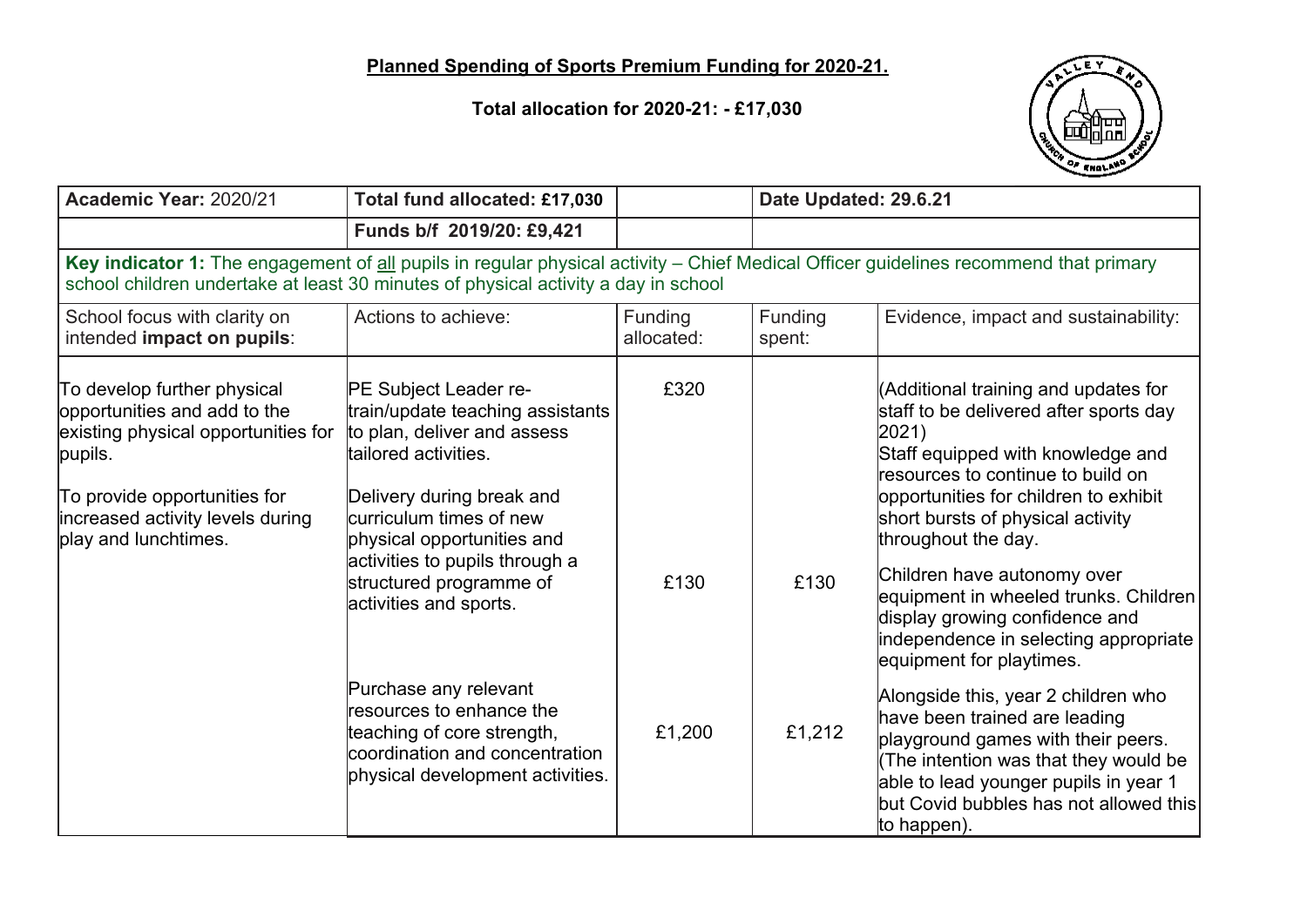|                                                                                                                                                                         | PE lead to continue to deliver<br>Playmaker Award to Year 2<br>children in the late spring/early<br>lsummer term 2021.                                                                                     |         |        | Year 2 children can articulate and<br>invent games to lead for their peers.<br>Development in skills and confidence<br>in the lead up to transition into year 3.<br>Leadership skills of pupils developed.<br>Greater uptake of sport at playtimes.<br>Lunchtime and breaktime is more<br>active for pupils, contributing to 30<br>daily active minutes. |
|-------------------------------------------------------------------------------------------------------------------------------------------------------------------------|------------------------------------------------------------------------------------------------------------------------------------------------------------------------------------------------------------|---------|--------|----------------------------------------------------------------------------------------------------------------------------------------------------------------------------------------------------------------------------------------------------------------------------------------------------------------------------------------------------------|
| To introduce and teach new<br>physical activities to all pupils<br>across the school.<br>To continue to embed core skills<br>through progression of some<br>activities. | Playmaker trained children will<br>organise and run<br>activities/games for all children<br>during play and lunch times<br>during the Summer Term. new<br>shed and associated boxes to<br>facilitate this. | £1,655  | £1,691 | Children are leading games only in<br>year 2 due to Covid restrictions at<br>playtimes in bubbles.                                                                                                                                                                                                                                                       |
| Mole class: Core skills of<br>balance/throwing/aiming and<br>development of hand-eye<br>coordination.                                                                   | 'Activity days' planned across<br>Autumn and Spring Term. This<br>will take place in class 'bubbles'<br>rather than whole school due to<br>Covid restrictions.                                             | £12,000 | £6,578 | Autumn term activity day only due to<br>Covid.                                                                                                                                                                                                                                                                                                           |
| Year 1:<br>Development of throwing and<br>catching<br><b>Badminton skills</b>                                                                                           | Purchase any relevant<br>resources to enhance the<br>teaching of core strength,<br>coordination and concentration<br>physical development activities.                                                      |         |        | Confidence in children selecting<br>appropriate equipment.                                                                                                                                                                                                                                                                                               |
| Year 2:<br>Development of core balance<br>Cycling skills                                                                                                                | Badminton rackets and<br>nets to enable Year 1 to<br>introduce the new skills.                                                                                                                             | £450    | £454   | Badminton added to curriculum in year<br>2. Assessments show improved hand<br>eye coordination.                                                                                                                                                                                                                                                          |
|                                                                                                                                                                         | Ankle ball sets<br>Stacking cups to be<br>purchased for EYFS.                                                                                                                                              | £100    | £109   | Stacking cups not purchased for<br>EYFS.                                                                                                                                                                                                                                                                                                                 |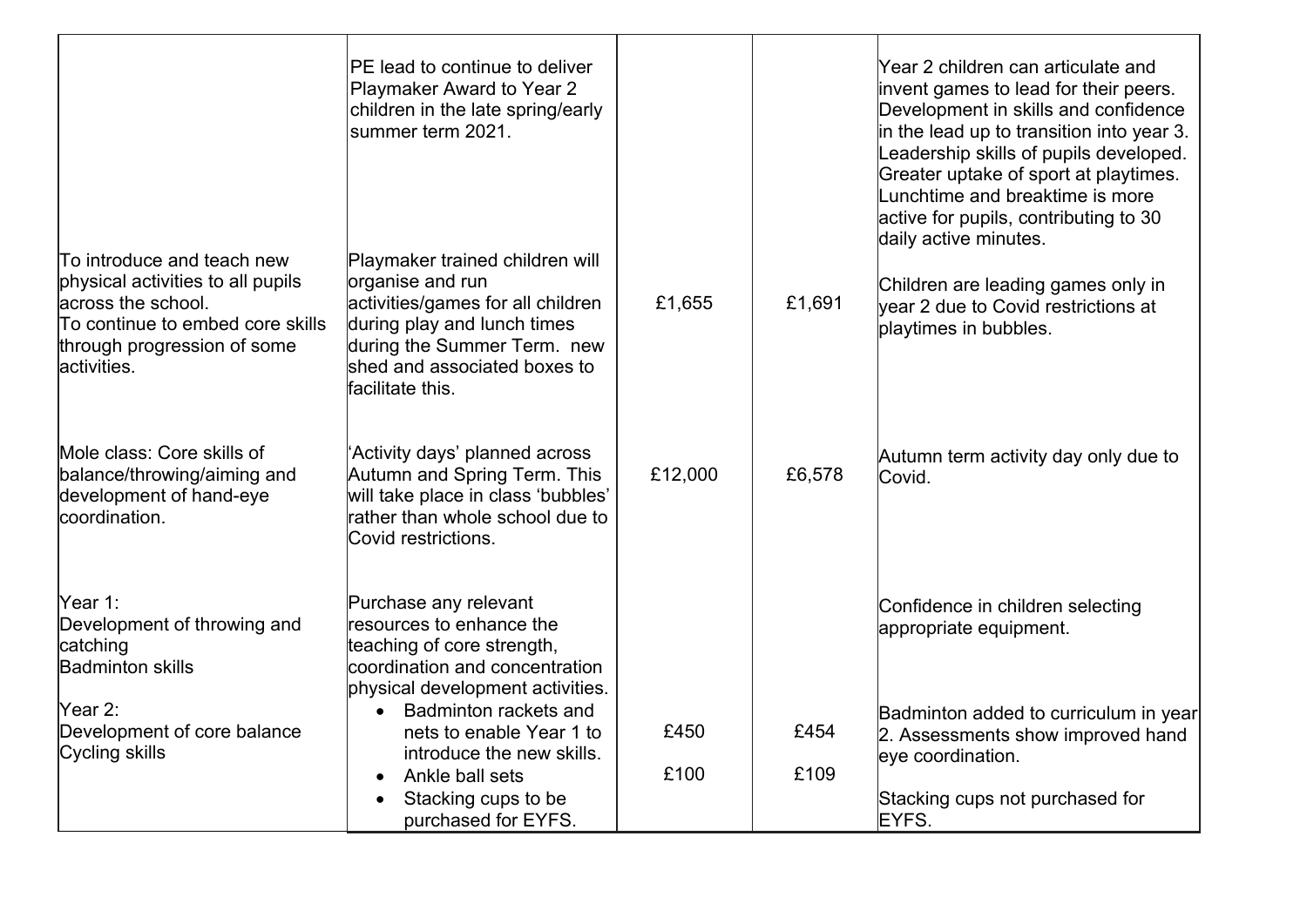|                                                                                                                                                                                                                                                                          | Bicycles, helmets and<br>bike racks to be<br>purchased for Year 2.     |                       |                   | Bicycle day didn't go ahead due to<br>Covid so purchases not made.<br>Next Steps:<br>To continue with Playtime leader awards<br>next year. Possibly earlier in the academic<br>year to promote leadership skills and<br>playtime structure.<br>Monitor PE curriculum.<br>Seek out playtime programme and<br>potential for training staff/lunchtime clubs<br>with outside providers.<br>Assessment for PE                                                                                                           |  |  |
|--------------------------------------------------------------------------------------------------------------------------------------------------------------------------------------------------------------------------------------------------------------------------|------------------------------------------------------------------------|-----------------------|-------------------|--------------------------------------------------------------------------------------------------------------------------------------------------------------------------------------------------------------------------------------------------------------------------------------------------------------------------------------------------------------------------------------------------------------------------------------------------------------------------------------------------------------------|--|--|
| Key indicator 2: The profile of Physical Education, School Sport and Physical Activity (PESSPA) being raised across the school as a tool<br>for whole school improvement                                                                                                 |                                                                        |                       |                   |                                                                                                                                                                                                                                                                                                                                                                                                                                                                                                                    |  |  |
| School focus with clarity on<br>intended impact on pupils:                                                                                                                                                                                                               | Actions to achieve:                                                    | Funding<br>allocated: | Funding<br>spent: | Evidence, impact and sustainability:                                                                                                                                                                                                                                                                                                                                                                                                                                                                               |  |  |
| To continue to raise the profile of<br>new and alternative physical<br>activities and sports across the<br>whole school.<br>To continue to embed some of the<br>activities the children have<br>experienced so improving ABC's<br>(Agility, Balance and<br>Coordination) | 'Activity days' planned in for<br>Autumn and spring term as<br>labove. | As above              | As above          | Year 1 introduced Badminton during<br>activity day. This has then been put<br>into year 2 curriculum.<br>Ongoing assessment of ABC's in PE<br>lessons building up confidence and<br>lskill levels.<br>Assessments ongoing. Lockdown<br>during this academic year has delayed<br>progress but will be picked up again in<br>2021-22 academic year.<br>Next Steps:<br>Look into new activities. Questionnaire<br>children.<br>Embed ABC's through Pe curriculum<br>planning. Look into active playtime<br>programmes |  |  |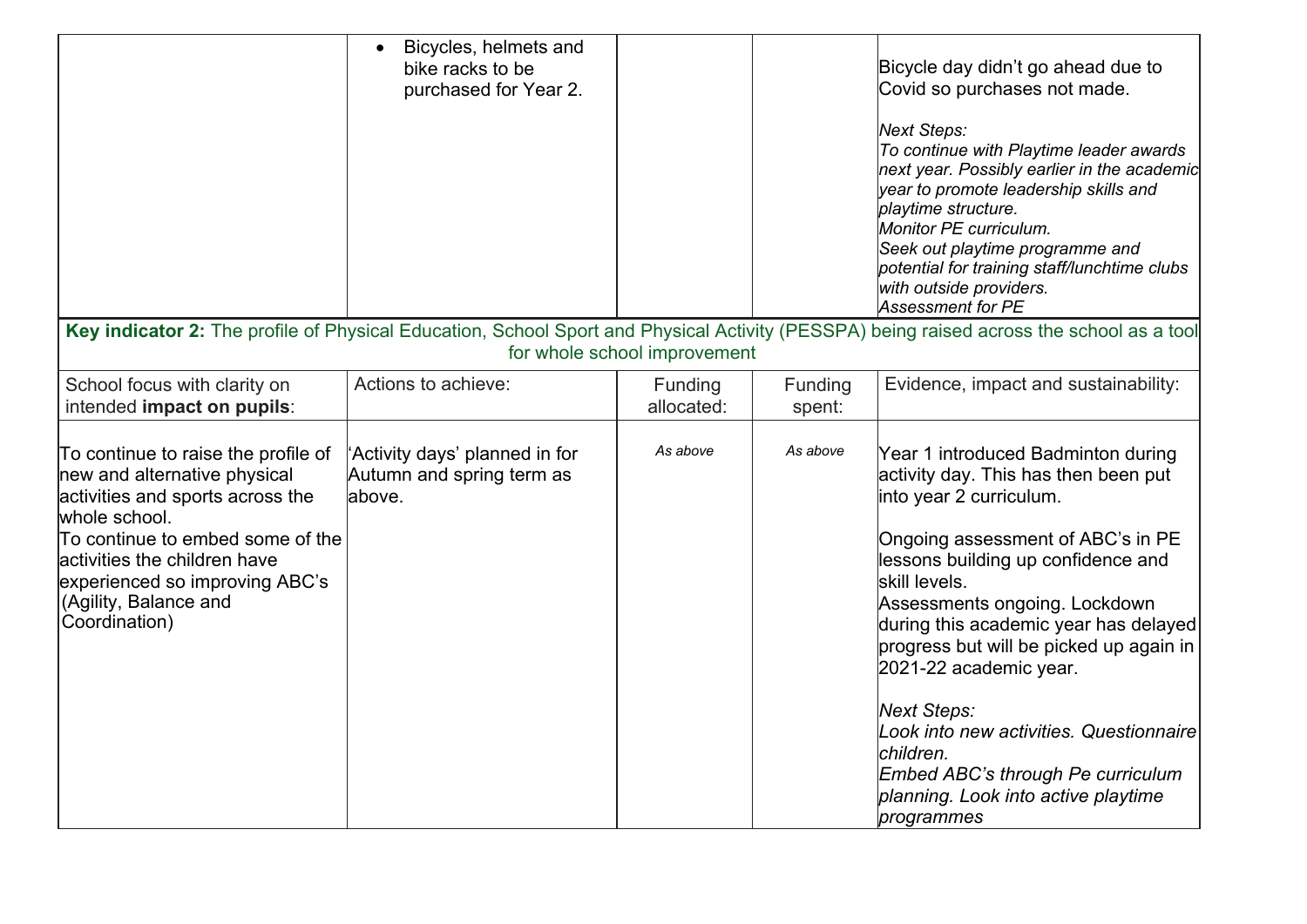| School focus with clarity on<br>intended                                                                                                                                                                  | Actions to achieve:                                                                                                                                                                                                                                                                                                                                                                                                                                    | <b>Funding</b><br>allocated: |          | Funding spent: Evidence, impact and sustainability:                                                                                                                                                                                                                                                                                                                                                                                                                                                                                                                                                                                                                                                                             |
|-----------------------------------------------------------------------------------------------------------------------------------------------------------------------------------------------------------|--------------------------------------------------------------------------------------------------------------------------------------------------------------------------------------------------------------------------------------------------------------------------------------------------------------------------------------------------------------------------------------------------------------------------------------------------------|------------------------------|----------|---------------------------------------------------------------------------------------------------------------------------------------------------------------------------------------------------------------------------------------------------------------------------------------------------------------------------------------------------------------------------------------------------------------------------------------------------------------------------------------------------------------------------------------------------------------------------------------------------------------------------------------------------------------------------------------------------------------------------------|
| impact on pupils:                                                                                                                                                                                         |                                                                                                                                                                                                                                                                                                                                                                                                                                                        |                              |          |                                                                                                                                                                                                                                                                                                                                                                                                                                                                                                                                                                                                                                                                                                                                 |
| To develop staff skills and<br>knowledge of teaching of new and<br>alternative physical activities and<br>sports across the whole school.                                                                 | $ 3 \times$ 'physical activity days'<br>planned across Autumn and<br>Spring terms. Activities<br>developed and led by all<br>teachers.                                                                                                                                                                                                                                                                                                                 | As above                     | As above | Improved quality and more structured<br>activity built into the school day for<br>pupils.<br>Improved concentration reported by<br>class teachers.<br>More structured playtimes.                                                                                                                                                                                                                                                                                                                                                                                                                                                                                                                                                |
| To develop further physical<br>opportunities and add to the<br>existing physical opportunities for<br>pupils.<br>To provide opportunities for<br>increased activity levels during<br>play and lunchtimes. | PE Subject Leader re-<br>train/update teaching assistants<br>to plan, deliver and assess<br>tailored activities.<br>Delivery during break and<br>curriculum times of new<br>physical opportunities and<br>activities to pupils through a<br>structured programme of<br>activities and sports.<br>Purchase any relevant<br>resources to enhance the<br>teaching of core strength,<br>coordination and concentration<br>physical development activities. | As above                     | As above | Children engaged in structured<br>activities<br>Fewer playtime behaviour incidences.<br>Teacher voice suggesting less<br>friendship issues during playtime.<br>Staff equipped with knowledge and<br>resources to continue to build on<br>opportunities for children to exhibit<br>short bursts of physical activity<br>throughout the day.<br>Lunchtime and breaktime is more<br>active for pupils, contributing to 30<br>daily active minutes.<br>Teachers observations of improved<br>sitting due to core strength, improved<br>concentration.<br><b>Next Steps:</b><br>Audit staff needs and evaluate<br>carefully in order to plan and structure<br>programme for the next academic<br>year. To put into place and act upon |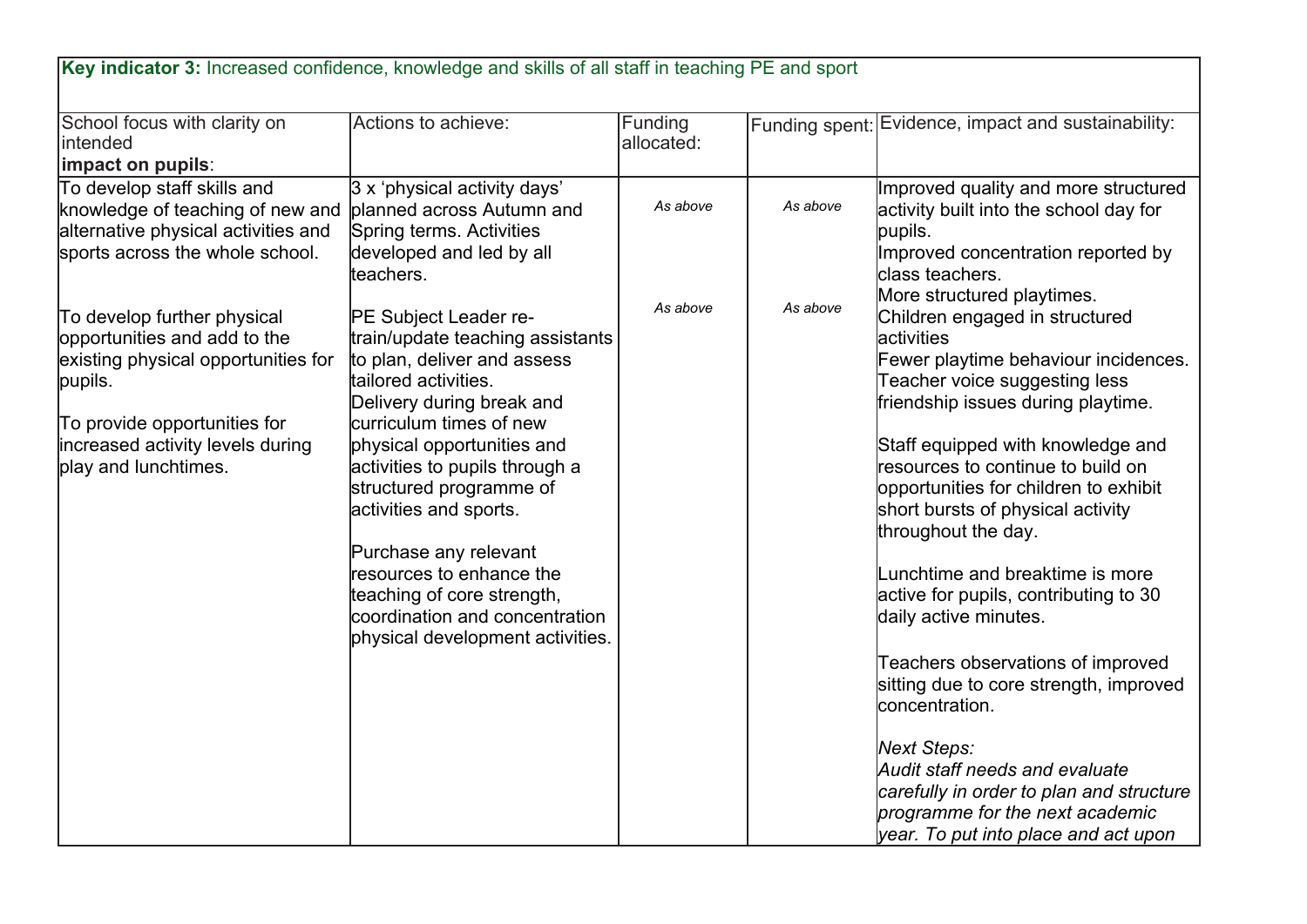| Key indicator 4: Broader experience of a range of sports and activities offered to all pupils                                                      |                                                                                                                                |                       |          | advice and guidance to continue to<br>enhance provision in school. Monitor<br>implementation of any new materials<br>and resources through lesson<br>observations and playtime<br>lobservations.<br>Audit need for equipment. Careful<br>monitoring of resources used and that<br>they are fit for purpose. |
|----------------------------------------------------------------------------------------------------------------------------------------------------|--------------------------------------------------------------------------------------------------------------------------------|-----------------------|----------|-------------------------------------------------------------------------------------------------------------------------------------------------------------------------------------------------------------------------------------------------------------------------------------------------------------|
|                                                                                                                                                    |                                                                                                                                |                       |          |                                                                                                                                                                                                                                                                                                             |
| School focus with clarity on<br>intended                                                                                                           | Actions to achieve:                                                                                                            | Funding<br>allocated: |          | Funding spent: Evidence, impact and sustainability:                                                                                                                                                                                                                                                         |
| impact on pupils:                                                                                                                                  |                                                                                                                                |                       |          |                                                                                                                                                                                                                                                                                                             |
| To continue to raise the profile of<br>new and alternative physical<br>activities and sports across the<br>whole school<br>(as in Key Indicator 1) | 3 x 'physical activity days'<br>planned across Autumn and<br>Spring terms. Activities<br>developed and led by all<br>teachers. | As above              | As above | Autumn term activity day only due to<br> Covid.<br>Next Steps:<br>To look at next year's provision and<br>use funding to introduce<br>activities/sports based on interest.<br>Look into outside providers to improve<br>breadth of clubs offered to children<br>and parents.                                |